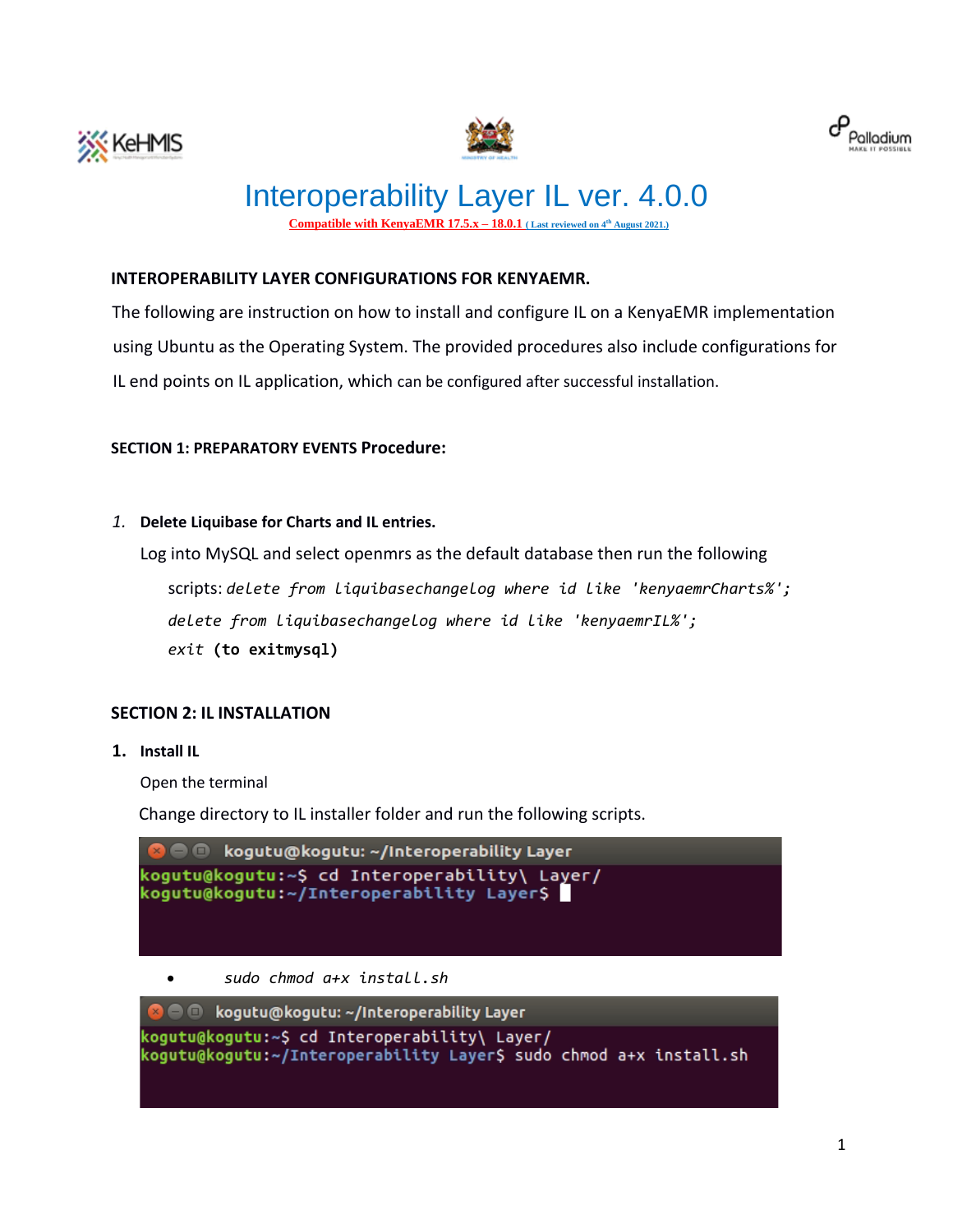• *sudo ./install.sh* 



When prompted for MySQL username and password type the following:

#### **username***:root* **password***:test*

*NB: Under password input your mysql password in this case the password is test)*



**2.** Edit **config.json** file and update **mysql username** and **password** as shown. Note that the username or the password may be different from the one shown above.

On the terminal type the following*.*

• *cd /opt/Interop-Layer/dist/src/config* (**press ENTER**)

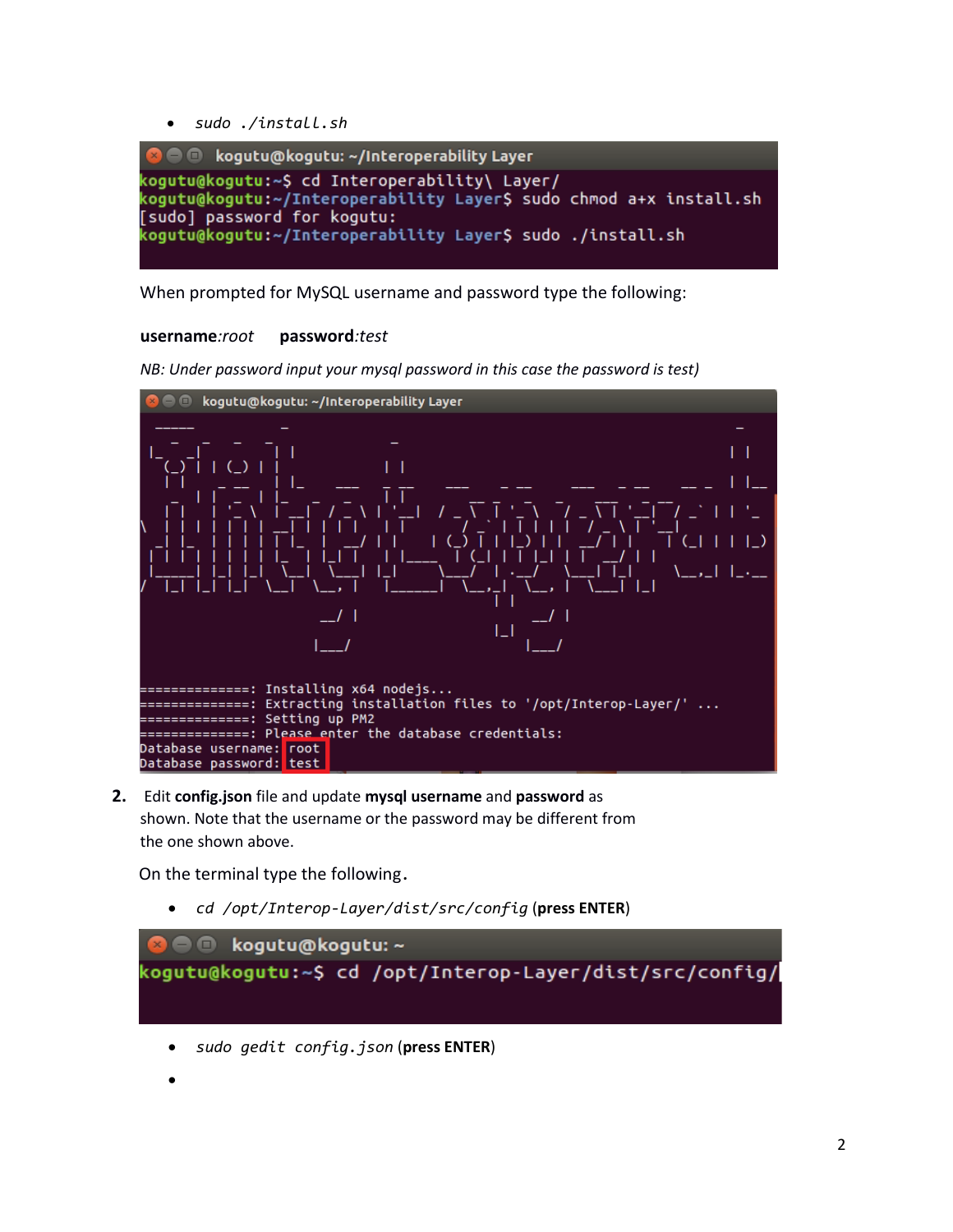| <b>ROO</b><br>kogutu@kogutu: /opt/Interop-Layer/dist/src/config                                                                                                                                                                                                                                                                                                                                                                                                                                                                                                                                                                                                                                                |                                                    |                                                             |               |            |
|----------------------------------------------------------------------------------------------------------------------------------------------------------------------------------------------------------------------------------------------------------------------------------------------------------------------------------------------------------------------------------------------------------------------------------------------------------------------------------------------------------------------------------------------------------------------------------------------------------------------------------------------------------------------------------------------------------------|----------------------------------------------------|-------------------------------------------------------------|---------------|------------|
| kogutu@kogutu:~\$ cd /opt/Interop-Layer/dist/src/config/<br>kogutu@kogutu:/opt/Interop-Layer/dist/src/config\$ sudo gedit config.json                                                                                                                                                                                                                                                                                                                                                                                                                                                                                                                                                                          |                                                    |                                                             |               |            |
|                                                                                                                                                                                                                                                                                                                                                                                                                                                                                                                                                                                                                                                                                                                |                                                    |                                                             |               |            |
| $\bullet$ $\bullet$<br>Open $\blacktriangledown$<br>凮                                                                                                                                                                                                                                                                                                                                                                                                                                                                                                                                                                                                                                                          | *config.json<br>/opt/Interop-Layer/dist/src/config |                                                             |               | Save       |
| Ł<br>"production": {<br>"username": "sa",<br>"password": "c0nstella",<br>"database": "interopdb",<br>"host": "localhost",<br>"dialect": "mssql",<br>"logging": false,<br>"operatorsAliases": false,<br>"options": {<br>"instanceName": "SOLEXPRESS"<br>ł<br>},<br>"test": $\{$<br>"dialect": "sqlite",<br>"storage": ":memory:",<br>"logging": false,<br>"operatorsAliases": false,<br>"pool": $\{$<br>"max": "5",<br>"min": "0",<br>"acquire": "30000",<br>"idle": "10000"<br>}<br>},<br>development": {<br>"username": "root".<br>password": "test",<br>"database": "interopdb",<br>"host": "localhost",<br>"port": 3306,<br>"dialect": "mysql",<br>"logging": false,<br>"operatorsAliases": false<br>ł<br>ŀ |                                                    |                                                             |               |            |
|                                                                                                                                                                                                                                                                                                                                                                                                                                                                                                                                                                                                                                                                                                                |                                                    | JSON $\blacktriangledown$ Tab Width: 8 $\blacktriangledown$ | Ln 28, Col 22 | <b>INS</b> |

### **Note: enter the correct MySQL username and password; save and close:**

Remember, MySQL username or password may be different from the one shown in the figure above. Use the correct credentials for your instance. Restart IL: *sudo pm2 reload all --update-env*

# **3. Update global properties:**

Log into KenyaEMR as admin

Navigate to the developer tab. Then to legacy admin UI.

Look for the maintenance part where you will see advanced settings.

Once in the advanced settings, search for the following and fill.

• *ilServer.address : [http://localHostIP:9721/api/](http://localserverip/api/) (Replace "localHostIP" with the correct IP address of the machine hosting IL instance)*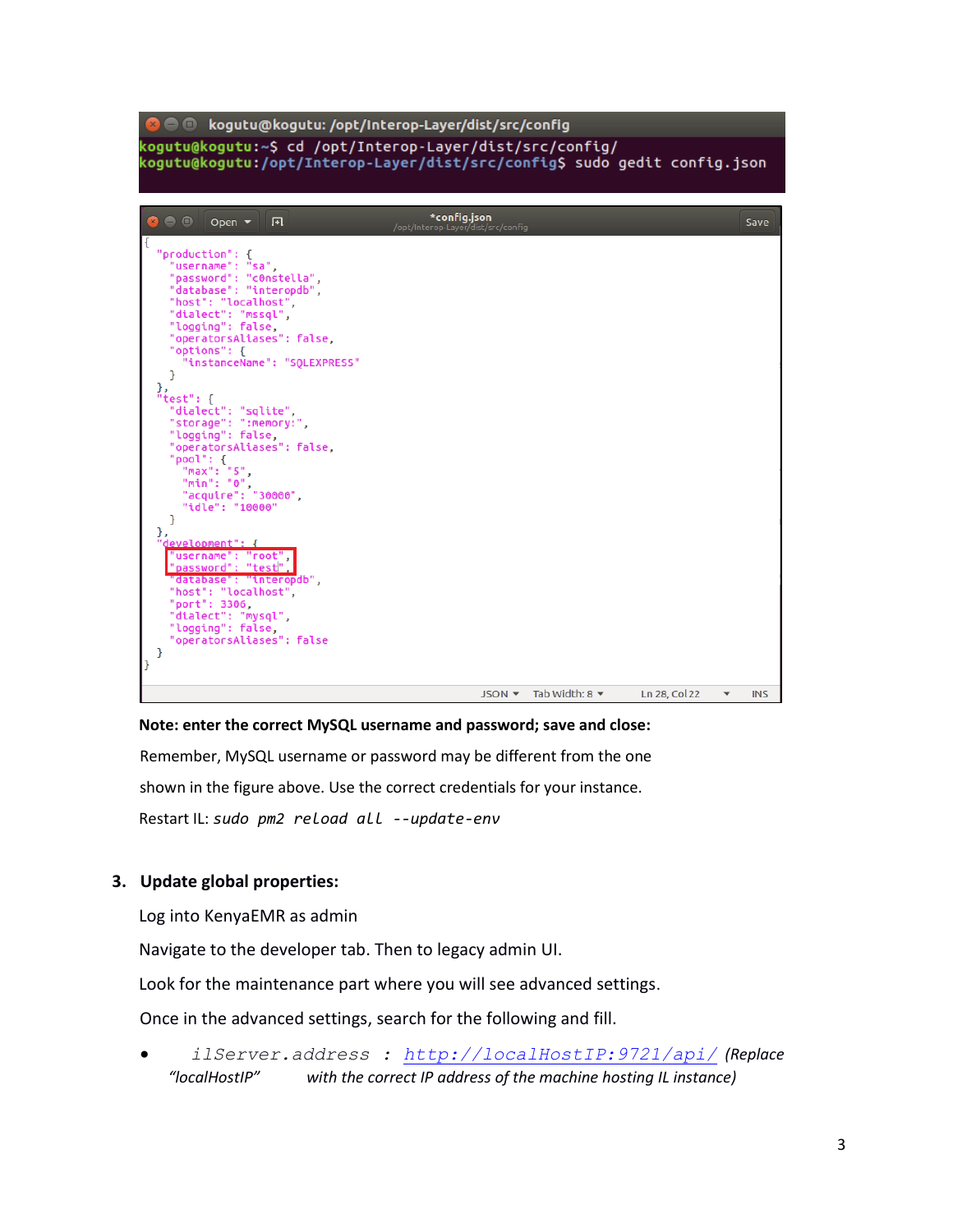• *Appointment task last fetch date and time and set the date value to today's date. The correct format is: year/month/day/hour/min/sec*

DO NOT MODIFY. CHRE/Taise whether or not the appointmentstheouiing module has been started. This is used to make sure modules that were running prior to a restart are started again 20210802115959 appointmentTask.lastFetchDateAndTime The last date and time that the last fetch was done for appointment task

• *Enrollment task last fetch date and time and set the date value to today's date. The correct format is: year/month/day/hour/min/sec*

| HenrolmentTask.lastFetchDateAndTime<br>I20210802115959 |
|--------------------------------------------------------|
|                                                        |
|                                                        |

• *ORU task last fetch date and time and set the date value to today's date. The correct format is: year/month/day/hour/min/sec*

| oruTask.lastFetchDateAndTime |  |  |  |  |  | 120200321092802                                                                  |  |  |
|------------------------------|--|--|--|--|--|----------------------------------------------------------------------------------|--|--|
|                              |  |  |  |  |  | The last date and time that the last fetch was done for unsolicited results task |  |  |

• *Pharmacy Order task last fetch date and time and set the date value to today's date. The correct format is: year/month/day/hour/min/sec*

pharmacyOrderTask.lastFetchDateAndTime 20190226120000 The last date and time that the last fetch was done for orders task

• *Viral Load task last fetch date and time and set the date value to today's date. The correct format is: year/month/day/hour/min/sec*

| virallaodTask.lastFetchDateAndTime |  |  |  |  |  | 120180621120000                                                         |  |  |
|------------------------------------|--|--|--|--|--|-------------------------------------------------------------------------|--|--|
|                                    |  |  |  |  |  | The last date and time that the last fetch was done for viral load task |  |  |

Also search for; **facility.mflcode** : **facility MFL code** if it is not there then Scroll to the bottom

of the page and click on **add property**.

Two rectangular text boxes will appear.

On the text box that is on your left type in **facility.mflcode** and on the right enter the MFL

code.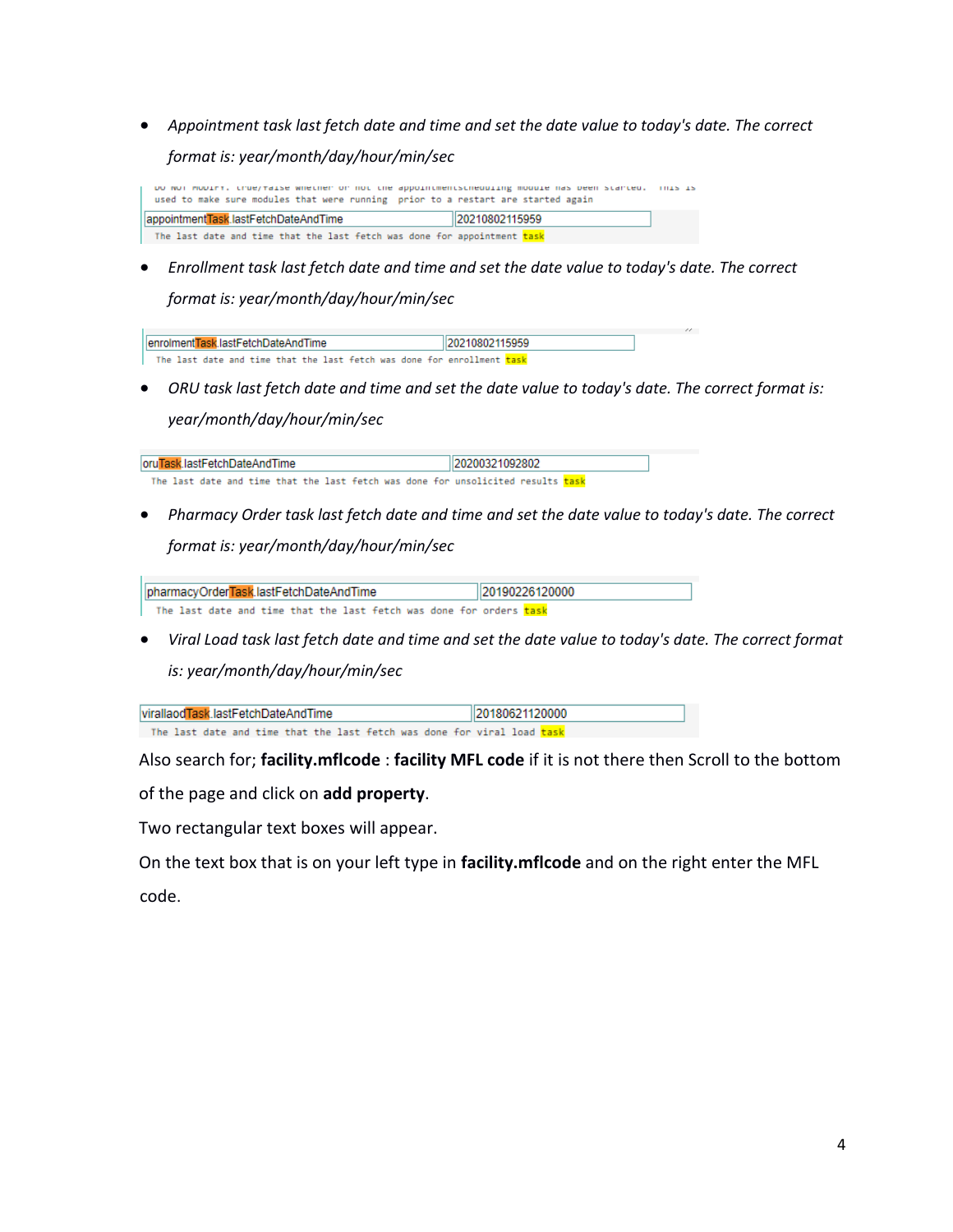| htmlformflowsheet.showMdrtbCatIVLink                                                                                                                                                  | false                                 | REFFICVA          |
|---------------------------------------------------------------------------------------------------------------------------------------------------------------------------------------|---------------------------------------|-------------------|
| adds the cat IV treatment card link to the form list in the mdrth module. valid values are blank, true, false                                                                         |                                       |                   |
|                                                                                                                                                                                       |                                       |                   |
| htmlformflowsheet.started                                                                                                                                                             | true                                  | Restrictive       |
| DO NOT MODIFY, true/false whether or not the htmlformflowsheet module has been started. This is used to                                                                               |                                       |                   |
| make sure modules that were running prior to a restart are started again                                                                                                              |                                       |                   |
| htmlwidgets.mandatory                                                                                                                                                                 | false                                 | <b>Restrictor</b> |
| true/false whether or not the htmlwidgets module MUST start when openmrs starts. This is used to make sure<br>that mission critical modules are always running if openmrs is running. |                                       |                   |
| htmlwidgets.started                                                                                                                                                                   | true                                  | <b>Lestinity</b>  |
| DO NOT MODIFY. true/false whether or not the htmlwidgets module has been started. This is used to make<br>sure modules that were running prior to a restart are started again         |                                       |                   |
| idgen.database version                                                                                                                                                                | 2.4.1                                 | Remove            |
| DO NOT MODIFY. Current database version number for the idgen module.                                                                                                                  |                                       |                   |
|                                                                                                                                                                                       |                                       |                   |
| idgen.mandatory                                                                                                                                                                       | false                                 | Remove            |
| true/false whether or not the idgen module MUST start when openmrs starts. This is used to make sure that<br>mission critical modules are always running if openmrs is running.       |                                       |                   |
| idgen.started                                                                                                                                                                         | true                                  | RESTIGNI          |
| DO NOT MODIFY, true/false whether or not the idgen module has been started. This is used to make sure<br>modules that were running prior to a restart are started again               |                                       |                   |
| ilServer.address                                                                                                                                                                      | https://il.kenyahmis.org:9721/api/3pm | Remove            |
|                                                                                                                                                                                       |                                       |                   |
| This is where IL Outbox messages will be routed to                                                                                                                                    |                                       |                   |
|                                                                                                                                                                                       |                                       |                   |
| kenvacore.mandatory                                                                                                                                                                   | false                                 | <b>Rentwood</b>   |
| true/false whether or not the kenyacore module MUST start when openmrs starts. This is used to make sure<br>that mission critical modules are always running if openmrs is running.   |                                       |                   |
| kenvacore.started                                                                                                                                                                     | true                                  | lemove            |
| DO NOT MODIFY. true/false whether or not the kenyacore module has been started. This is used to make sure<br>modules that were running prior to a restart are started again           |                                       |                   |
| kenvadg.mandatory                                                                                                                                                                     | false                                 | Remove            |
|                                                                                                                                                                                       |                                       |                   |

Save and go back to the administration tab.

**NB:** Navigate to browser and type **localhost:5000** and log into the interoperability layer with the following credentials.

|                 |                               |                                 |         | <b>O</b> Interoperability Layer - Mozilla Firefox |                               |                       |   |       |          |
|-----------------|-------------------------------|---------------------------------|---------|---------------------------------------------------|-------------------------------|-----------------------|---|-------|----------|
| Username: admin |                               | <b>O</b> Interoperability Layer |         | $\vert x \vert +$                                 |                               |                       |   |       |          |
| password: admin | $\leftarrow$<br>$\rightarrow$ | $\mathbb{C}^{\mathsf{s}}$<br>仚  | $\odot$ | localhost:5000                                    | 80%                           | $\cdots$ $\heartsuit$ | ☆ | → Ⅲ □ | $\equiv$ |
|                 |                               |                                 |         |                                                   |                               |                       |   |       |          |
|                 |                               |                                 |         | $\bullet$                                         | <b>Interoperability Layer</b> |                       |   |       |          |
|                 |                               |                                 |         | Username <sup>*</sup>                             |                               |                       |   |       |          |
|                 |                               |                                 |         | & username<br>Password <sup>*</sup>               |                               |                       |   |       |          |
|                 |                               |                                 |         | <b>A</b> password                                 |                               |                       |   |       |          |
|                 |                               |                                 |         |                                                   | Sign In                       |                       |   |       |          |
|                 |                               |                                 |         |                                                   | Forgot password               |                       |   |       |          |
|                 |                               |                                 |         |                                                   |                               |                       |   |       |          |
|                 |                               |                                 |         |                                                   |                               |                       |   |       |          |
|                 |                               |                                 |         |                                                   |                               |                       |   |       |          |
|                 |                               |                                 |         |                                                   |                               |                       |   |       |          |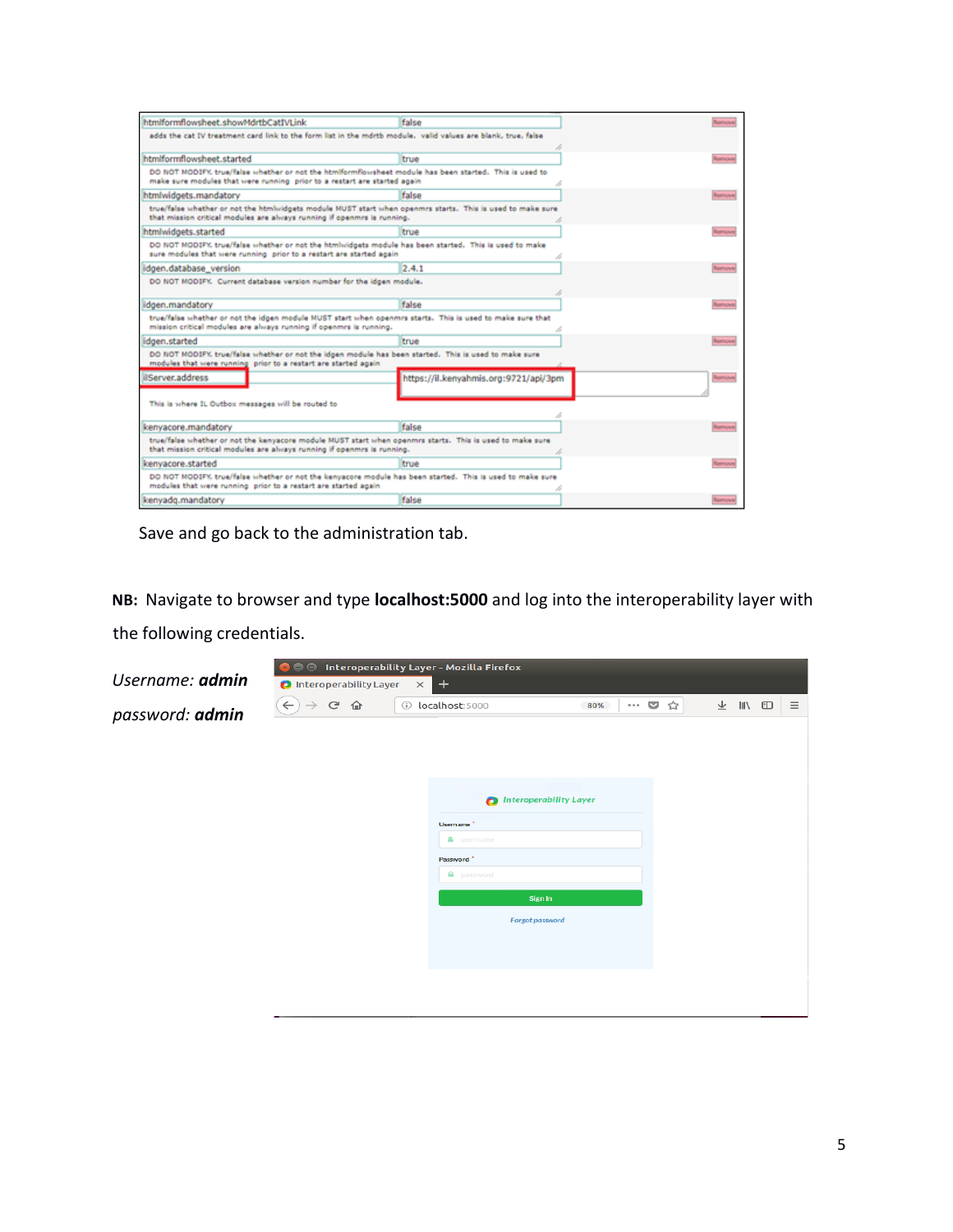

In case your web page does not display similar to above and appears somewhat distorted or squeezed to one side of the screen then you will need to update your Mozilla Firefox to the latest version using the following steps;

- Close all running instances of Mozilla Firefox browser
- Open terminal and run the following.
- *sudo add-apt-repository ppa:ubuntu-mozilla-security/ppa*
- *sudo apt-get update*
- *sudo apt-get install firefox*

#### **Note: You will need internet to update Mozilla**

#### **Troubleshooting IL**

- Check the status of IL service: *sudo pm2 list:*
- Check last 100 lines of the IL logs: *sudo pm2 logs --lines 100*
- Restart IL service: *sudo pm2 reload all --update-env*